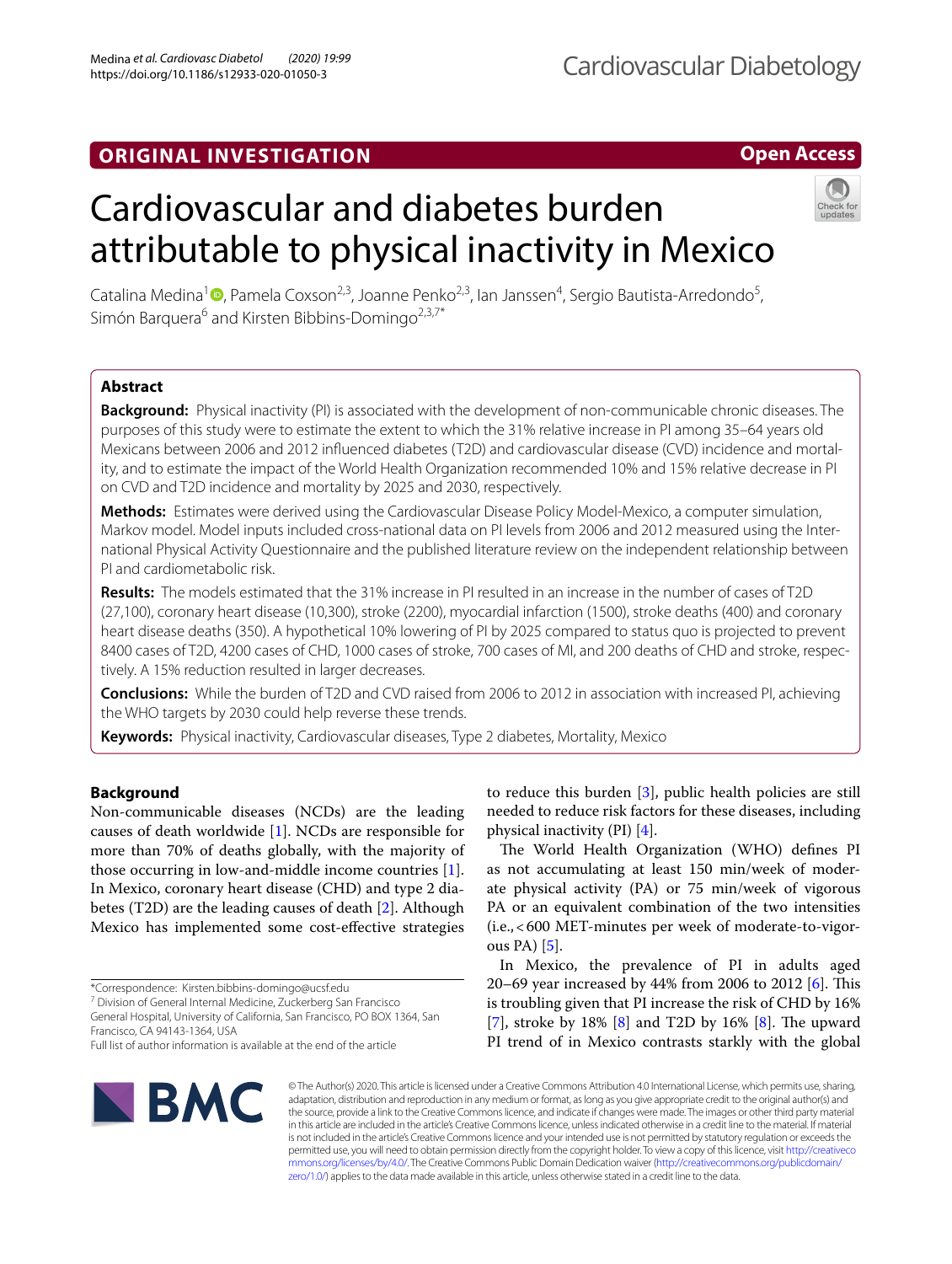targets set by the WHO. Specifcally, the WHO has called for a 10% relative reduction in the prevalence of PI by 2025 and 15% relative reduction by 2030 [[9\]](#page-7-8).

Some studies have estimated the extent to which changes in PI in the population infuence NCD. [\[10](#page-7-9), [11](#page-7-10)] For instance, Lobello and colleagues estimated that an absolute reduction of PI of 30% in 2002 would reduce T2D deaths by 5.3% [[10\]](#page-7-9) and Katzmarzyk et al. estimated that a 10% relative reduction in PI in Canada would reduce stroke deaths by 19.9% [\[11](#page-7-10)]. To our knowledge, similar estimates have not been generated for Mexico or other Latin American countries. Furthermore, studies have not estimated how many NCDs would be prevented in the 2025 and 2030 WHO PI targets were achieved [\[9](#page-7-8)].

Thus, the objectives of our study were both to estimate the extent to which the observed increase in PI in Mexico from 2006 to 2012 infuenced the incidence and mortality of cardiovascular disease (CVD) and T2D, and to project the potential reductions in CVD and T2D that could be achieved if the 2025 and 2030 WHO PI targets are attained.

# **Methods**

# **The Cardiovascular Disease Policy Model—Mexico**

The estimates in this paper were generated using the *Cardiovascular Disease Policy Model (CVD Policy Model).* This model has been used for over 30 years to forecast CVD incidence, prevalence, mortality and costs among the 35 to 94-year-old US population. The US Model was adapted to represent the population of Mexico as described previously  $[12]$  $[12]$ . The model is a computer simulation, state transition (Markov) model composed of three sub-models. The demographic-epidemiological

submodel stratifes the population without preexisting CVD into cells defned by sex, 10-year age categories, and risk factor distributions for smoking status, systolic blood pressure, HDL and LDL cholesterol, body mass index, the presence of T2D, and levels of PI. In annual cycles, the Model predicts the incidence of T2D, CHD, stroke, and non-CVD death among those without preexisting CVD using risk functions estimated from Framingham Original and Offspring cohort data [\[13,](#page-7-12) [14\]](#page-7-13). The bridge submodel captures the incident event (cardiac arrest, myocardial infarction, angina, or stroke) and sequelae in the 30 days following the event. The disease history submodel stratifes the population with CVD into cells defined by age, sex, and CVD history. Those with prior CVD then have annual rates of recurrent events, revascularization procedures, and cardiovascular and non-cardiovascular death with transition probabilities determined from natural history studies, hospital databases, and calibration of event rates to achieve total cardiovascular events and deaths reported in Mexican hospital and vital statistics data (Additional fle [1:](#page-6-0) Appendix S1) [\[15](#page-7-14), [16\]](#page-7-15).

# **Model inputs**

The base year of the CVD Policy Model-Mexico is 2010, with model inputs derived from nationally representative data sources wherever possible (Table [1](#page-1-0), Additional fle [1](#page-6-0): Appendix S3). We obtained data on risk factors distribution, transition between risk factors and PI from the 2006 and 2012 cross-sectional National Mexican Health and Nutrition Surveys (ENSANUT). These surveys used a probabilistic multistage stratifed cluster design [\[17,](#page-7-16) [18](#page-7-17)]. Each ENSANUT cycle is a national representative survey of adults aged 20 years or higher who represented more

# <span id="page-1-0"></span>**Table 1 Inputs used for the CVD Policy Model-Mexico**

| Parameters (year)                                                                                                               | <b>Source</b>                                                                                                                                                                                                                                               |  |  |  |  |
|---------------------------------------------------------------------------------------------------------------------------------|-------------------------------------------------------------------------------------------------------------------------------------------------------------------------------------------------------------------------------------------------------------|--|--|--|--|
| Mexican population estimates (2010)                                                                                             | Instituto Nacional de Estadística, Geografía e Informática (INEGI) [22]                                                                                                                                                                                     |  |  |  |  |
| Population projection estimates (2010-2030)                                                                                     | Consejo Nacional de Población (CONAPO) [23]                                                                                                                                                                                                                 |  |  |  |  |
| Total and cause-specific mortality (2010)                                                                                       | Sistema Nacional de Información en Salud (SINAIS) [24]                                                                                                                                                                                                      |  |  |  |  |
| CVD incidence (2010)                                                                                                            | Instituto Mexicano del Seguro Social (IMSS) [25], Instituto de Seguridad y<br>Servicios Sociales de los Trabajadores del Estado (ISSSTE) [26], Sistema<br>Nacional de Información en Salud (SINAIS) [24]                                                    |  |  |  |  |
| CVD deaths (sudden cardiac death, arrest survival to hospital, case fatality<br>rates, revascularization rates) (2000 and 2010) | Instituto Mexicano del Seguro Social (IMSS), Instituto de Seguridad y Ser-<br>vicios Sociales de los Trabajadores del Estado (ISSSTE), Sistema Nacional<br>de Información en Salud (SINAIS) [24], USA National Hospital Discharge<br>Survey (NHDS) [27, 28] |  |  |  |  |
| Risk functions for incident CVD and non-CVD deaths (2010)                                                                       | Framingham Heart Study Original Cohort [13] and Offspring Cohort [14]                                                                                                                                                                                       |  |  |  |  |
| Transition between risk factors (2006)                                                                                          | Encuesta Nacional de Salud y Nutrición (ENSANUT) 2006 [29]                                                                                                                                                                                                  |  |  |  |  |
| Physical inactivity prevalence (2006 and 2012)                                                                                  | Encuesta Nacional de Salud y Nutrición (ENSANUT) 2006 [29] and 2012 [6]                                                                                                                                                                                     |  |  |  |  |
| Risk factors distribution (2006 and 2009)                                                                                       | Encuesta Nacional de Salud y Nutrición (ENSANUT) 2006 [29], Encuesta<br>Global de Tabaquismo en Adultos (GATS) 2009 [30]                                                                                                                                    |  |  |  |  |
| Relative risk of physical activity levels on disease incidence (2011 and 2016)                                                  | Kyu et al. (T2D and stroke) [8] and Sattelmai et al. (CHD) [7]                                                                                                                                                                                              |  |  |  |  |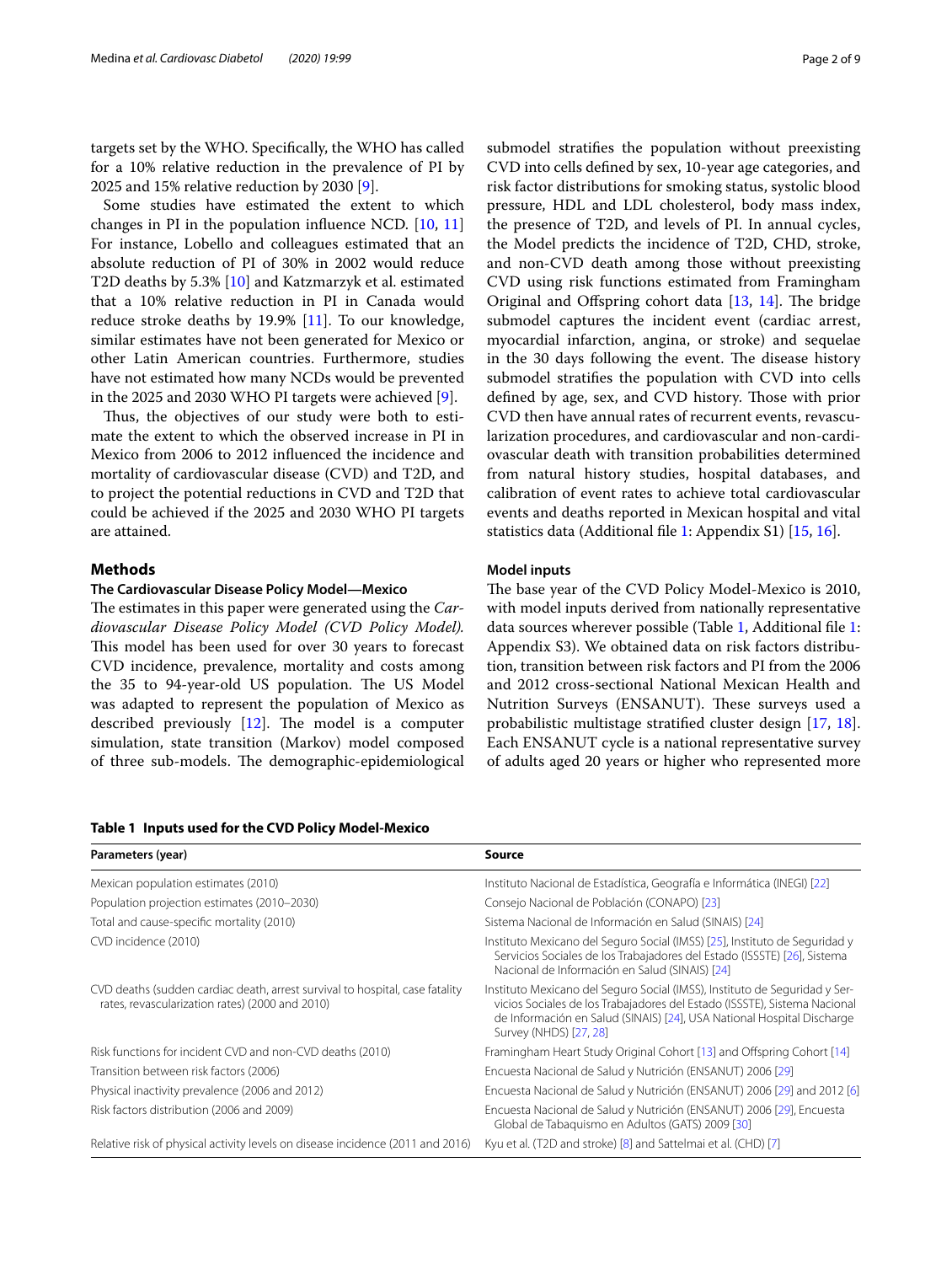than 50,000,000 people. Detailed descriptions of the ENSANUT methodology are published elsewhere [\[17](#page-7-16), [18\]](#page-7-17).

Both, ENSANUT 2006 and 2012 used the Spanish version of the short form International Physical Activity Questionnaire (IPAQ) to estimate PI prevalences [[19\]](#page-7-27). The IPAQ has been developed and tested for use in adults aged 15 to 69 year old  $[19]$  $[19]$ . This instrument has been validated in a Mexican population with a modest reliability ( $r=0.55$ ) and poor validity against accelerometer  $(r=0.31)$  [\[20](#page-7-28)]. Based on the WHO guidelines, we classifed participants as PI if they did not accumulated at least 150 min of moderate-to-vigorous physical activity (PA) per week  $\left( < 600 \text{ MET-minute per week} \right)$  or physically active if they accumulated this amount of PA [[5,](#page-7-4) [21](#page-7-29)]. We determined the prevalence of PI in 2006 and in 2012 among 22,995 and 6273 adults 35–64 years that had complete values representing 29,846,493 and 35,734,922 people respectively. We then stratifed this prevalence by sex and 10-year age groups [[6\]](#page-7-5).

We obtained inputs on the association between PI and incident T2D, CHD and stroke through a literature review of meta-analyses. We used the following criteria for the selection of meta-analyses: (1) Relative risk (RRs) were estimated for studies that assessed total PA based on the accumulation of PA across four domains (leisure-time, occupational, transport and household activities), and (2) RRs were determined for studies that classifed PI using the WHO guidelines [\[5\]](#page-7-4). If the metaanalysis did not report the RR stratifed by sex or age, we used the same values for both sexes and age-groups. In cases where meta-analysis results compared more than two strata of PI, we combined the natural logs of the RR by weighting component values by the inverse of their variance to generate RR comparing the PA ( $\geq$  600 METminute per week) to  $PI$  (<600 MET-minute per week) categories. Ultimately, the RR we use for incident T2D  $(RR=0.78)$  and stroke  $(RR=0.80)$  in PA compared to PI adults were obtained from a meta-analysis published by the Global Burden of Disease group  $[8]$  $[8]$ . The RR for the association between PA and CHD (0.86 for men, 0.76 for women) were obtained from the Sattelmair et al. metaanalysis [[7\]](#page-7-6).

# **Simulations and assumptions**

We used the CVD Policy Model-Mexico to simulate two scenarios. First, we simulated the impact of the increase in PI from 2006 to 2012 among adults 35–64 years of age on incident T2D, CHD and stroke and CHD, stroke and MI mortality. We compared outcomes after running separate 7-year simulations, one using PI prevalence from the 2006 ENSANUT and the second using inputs from the 2012 survey. The difference in cumulative disease

outcomes represents the impact on disease burden over a 7-year period associated with increased PI observed by 10-year age categories and sex in 2012. For the second scenario, we estimated the impact of a 10% relative reduction in the prevalence of PI between 2016 to 2025 and 5% relative reduction in the prevalence of PI between 2026 to 2030, in accordance with the World Health Organization targets [\[9](#page-7-8)]. We used the prevalence of PI observed in 2012 as the starting prevalence in 2016 given fndings of no statistical evidence of a diference in PI between those years [\[31](#page-7-30)]. We modeled gradual linear decreases in PI over time among 35–64 year-old adults to achieve the overall 10% by 2025 and 15% by 2030. We estimated the probability of having a CV event by stratifying the levels of PI into various risk factors (tobacco smoke, diastolic and systolic blood pressure, low and high-density cholesterol, diabetes, and body mass index). We maintained this risk factor constant to study the relationship between PI and health outcomes (Additional fle [1:](#page-6-0) Appendix S3).

# **Calibration**

The CVD Policy Model Mexico was calibrated to national data on the number of stroke and CHD events and the CVD and chronic CHD deaths. We used the population at risk for the event and mortality rates as the denominator. Because the size of the population changed through the years (higher post acute myocardial infarction event rates and mortality) we used the population at risk at the beginning of the year (2010) adjusted by the iterative update population-at-risk estimates from prior rates simulations. Iterations were terminated when all 2010 model events and deaths came within 1% of total events and deaths observed in national data by age and sex (Additional fle [1](#page-6-0): Appendix S2).

# **Sensitivity analysis**

Self-report instruments underestimate PI levels when compared with accelerometer data  $[32]$  $[32]$  $[32]$ . This underestimation can be adjusted using accelerometer-based equations [\[6](#page-7-5), [33\]](#page-7-32). In 2012, Hallal et al. published global PI prevalences adjusted for accelerometer estimates [[33\]](#page-7-32). In 2013, a similar adjustment equation derived from accelerometer data was developed for Mexican population to estimate PI prevalence [[34\]](#page-8-0). Based on the Mexican adjusted prevalence, we performed a one-way sensitivity analysis to estimate the efect of the adjusted prevalence on the incidence and mortality of CVD and T2D. We used the same modeling procedure as described above, using accelerometer-adjusted PI prevalences. We compared the diferences on health outcomes between unadjusted and adjusted PI prevalences. We used Monte Carlo simulations, written in Phython, to estimate the uncertainty of unadjusted and adjusted 7-year period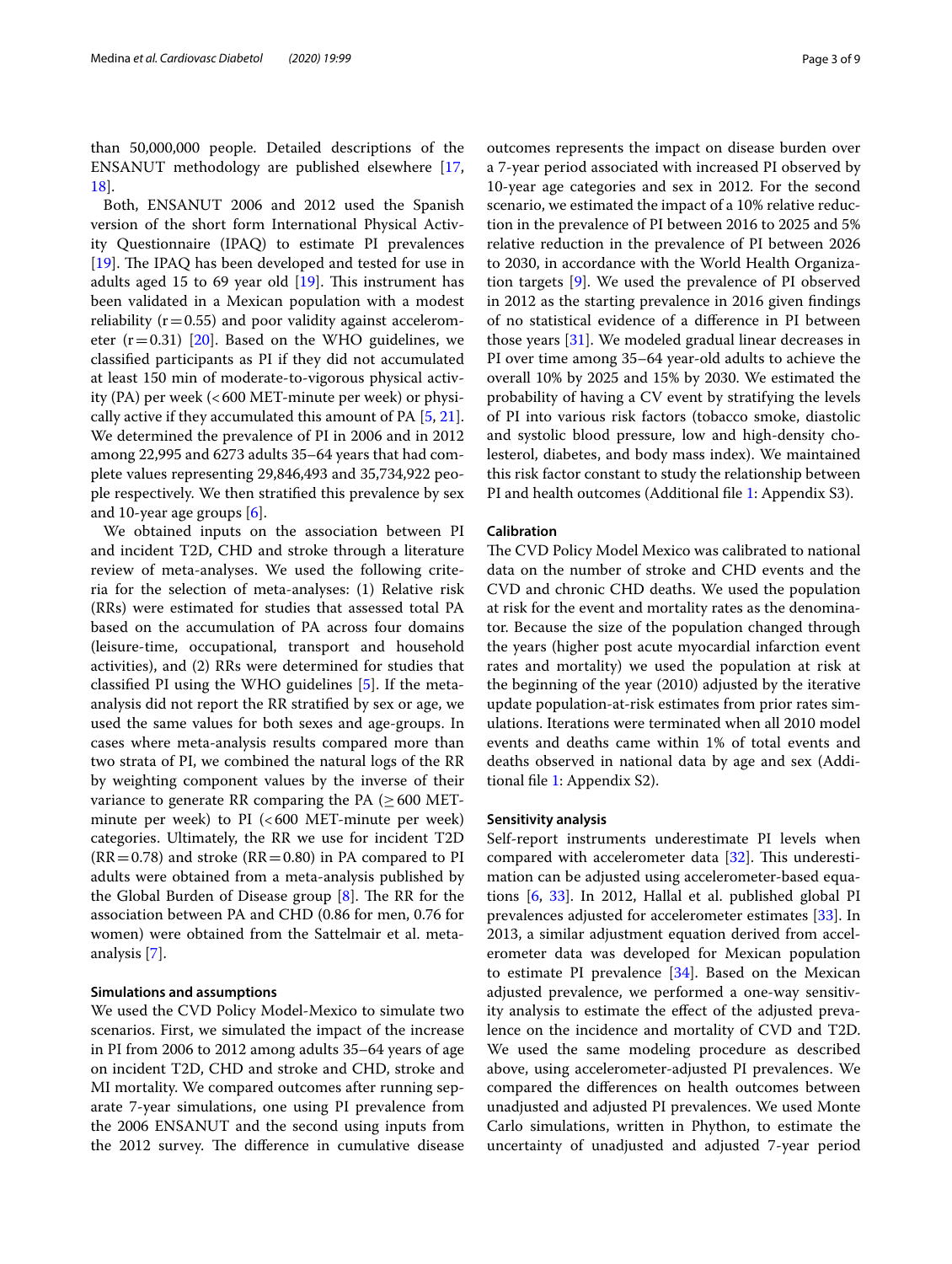projections and for the gradual linear decrease in PI from 2016 to 2025 and 2030 on the incidence and mortality of CVDs and T2D. In total, 1000 random draws from a standard normal distribution were generated for each health outcome. The SE for each health outcome were calculated using SPSS software version 25 (IBM SPSS statistics, IBM Corporation, Somers, NY).

# **Results**

The prevalence of PI increased from 2006 to 2012 among all age groups (Table [2](#page-3-0)), with the highest prevalence in 55–64-year olds (14.4% for 2006 and 16.6% for 2012) and lowest prevalence in 35–44-year olds.

Over a 7-year period (from 2006 to 2012), the simulated estimates based on the unadjusted 2012 PI prevalence

suggested that there were  $27,100 \pm 155.1$  more cases of T2D,  $10,300 \pm 99.5$  more cases of CHD,  $2200 \pm 19.2$  more cases of stroke,  $1500 \pm 17.5$  more cases of MI,  $350 \pm 4.1$ more deaths from CHD and  $400 \pm 3.7$  more deaths from stroke compared to simulation estimates based on the 2006 PI prevalence (base-case scenario). These additional cases represented relative increases of 1%, 0.8%, 0.8%, 0.5%, 0.2% and 0.6% respectively (Table [3](#page-3-1)). Sensitivity analyses using the self-reported PI prevalences adjusted using the accelerometer equations PI generated reductions in disease burden that were approximately 50% higher than what was projected using unadjusted selfreported PI prevalence (Table [3\)](#page-3-1).

The modeled relative increase in events and deaths associated with the higher PI in 2012 compared to

<span id="page-3-0"></span>**Table 2 Prevalence of physical inactivity among Mexican adults: Mexican National Health and Nutrition Survey (ENSANUT) 2006 and 2012**

| Age-group<br>(years) | 2006 (base-case scenario) |                |                   | 2012 (estimates with the increment) |                |                   | % change             |
|----------------------|---------------------------|----------------|-------------------|-------------------------------------|----------------|-------------------|----------------------|
|                      | N (survey)                | N (population) | % (95% CI)        | N (survey)                          | N (population) | % (95% CI)        | from 2006<br>to 2012 |
| $35 - 44$            | 1.287                     | 13,542,328     | 10.8 (9.8, 11.9)  | 2783                                | 15,843,461     | 16.3 (13.7, 19.2) | 51                   |
| $45 - 54$            | 7114                      | 9820.085       | 12.3 (11.0, 13.6) | 1995                                | 11,475,090     | 14.9 (12.4, 17.8) | 21                   |
| $55 - 64$            | 4594                      | 6484.080       | 14.4 (12.8, 16.1) | 1495                                | 8416.371       | 16.6 (13.5, 20.1) | 15                   |
| Total                | 22.995                    | 29,846,493     | 12.1 (11.3, 12.9) | 6273                                | 35,734,922     | 15.9 (14.2, 17.7) | 31                   |

# <span id="page-3-1"></span>**Table 3 Projected accumulated number of cases based on a 7-year period among 35–64 years old Mexicans under diferent assumptions based on unadjusted and adjusted 2006 physical inactivity prevalence and 2012 physical inactivity prevalence**

| Outcome                       | ENSANUT 2006 <sup>a</sup> | ENSANUT 2012 <sup>b</sup> |                                          |                                                                         |                                         |  |  |
|-------------------------------|---------------------------|---------------------------|------------------------------------------|-------------------------------------------------------------------------|-----------------------------------------|--|--|
|                               | Base case scenario        | of physical inactivity    | Estimates based on unadjusted prevalence | <b>Estimates based on adjusted</b><br>prevalence of physical inactivity |                                         |  |  |
|                               |                           | Increase in events<br>N   | Percent difference<br>change<br>$\%$     | Increase in events<br>N                                                 | Percent<br>difference<br>change<br>$\%$ |  |  |
|                               | N                         |                           |                                          |                                                                         |                                         |  |  |
| Incidence of CHD              | 1267,400 ± 9.7            | 10,300 ± 99.5             | 0.8                                      | 14,200 ± 122.1                                                          | 1.1                                     |  |  |
| Incidence of stroke           | $293.400 \pm 2.6$         | $7200 \pm 19.2$           | 0.8                                      | $3200 + 21.8$                                                           | 1.1                                     |  |  |
| Incidence of T <sub>2</sub> D | $2586.300 \pm 26.4$       | $27.100 \pm 155.1$        | 1.0                                      | $34.000 \pm 164$                                                        | 1.3                                     |  |  |
| Total myocardial infarction   | $294,000 \pm 2.8$         | $1500 \pm 17.5$           | 0.5                                      | $2300 \pm 23.5$                                                         | 0.8                                     |  |  |
| CHD mortality                 | $141.900 \pm 0.6$         | $350 + 4.1$               | 0.2                                      | $600 + 5.5$                                                             | 0.4                                     |  |  |
| Stroke mortality              | $67.000 \pm 0.5$          | $400 \pm 3.7$             | 0.6                                      | $600 \pm 4.2$                                                           | 0.9                                     |  |  |

Plus-minus values—means and SE from the Monte Carlo simulations

Values were rounded to the nearest 100 for all outcomes

Unadjusted—self reported physical inactivity

Adjusted—self reported physical inactivity adjusted for accelerometer values

*CHD* coronary heart disease, *T2D* type 2 diabetes

<sup>a</sup> Estimates are based on physical inactivity prevalence in 2006 (base case scenario)

<sup>b</sup> Estimates are based on physical inactivity prevalence in 2012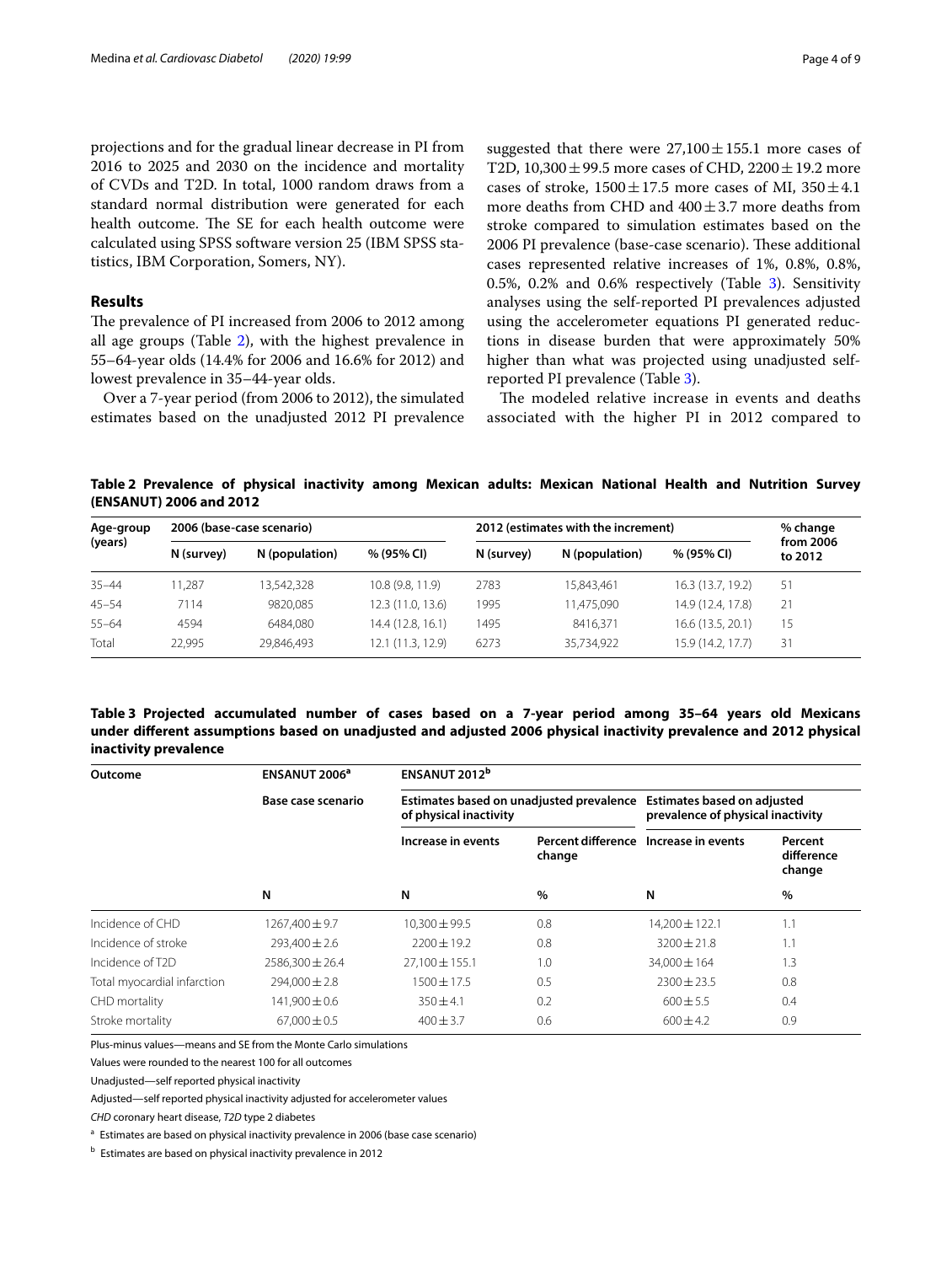2006 was highest among the youngest (35–44 years) age group and smallest among the oldest (55–64 years) age group (Fig.  $1$ ). The estimated increase in cases in the diferent age groups ranged from 2400 to 14,500 for T2D, 2100 to 4500 for CHD, 620 to 1000 for stroke, 200 to 600 for MI, 50 to 200 for CHD deaths, and 120 to 180 for stroke deaths.

Simulations that were based on a hypothetical 10% relative decrease in the prevalence of PI from 2016 to 2025 compared to assuming no change in PI resulted in an accumulated decrease of 8400 (0.2%) cases of T2D, 4200 (0.2%) cases of CHD, 1000 (0.2%), cases of stroke, 700 cases of MI (0.1%), 200 deaths of CHD (0.1%) and 200 deaths of stroke (0.2%). Estimates suggested that a 15% reduction in PI from 2026 to 2030 would result in even larger decreases in the number of cases of these diseases (8800 for T2D, 5000 for CHD, 1200 for stroke, 1000 for total MI, 300 for CHD mortality and 200 for stroke mortality) (Fig. [2\)](#page-5-0). Using accelerometer-adjusted prevalences, the hypothetical impact of a 15% reduction on PI from 2016 to 2030 was slightly higher for all health outcomes (19% T2D, 19% CHD, 18% stroke, 18% MI, 18% CHD mortality and 17% stroke mortality).

# **Discussion**

We projected that the increase in PI prevalence among 35–64-year-old Mexicans from 12.1% in 2006 to 15.9% in 2012 resulted in increases in the incidence and mortality of T2D and CVD (1%: T2D, 0.8%: CHD and stroke incidence, 0.5%: MI, 0.2%: CHD mortality, 0.6%: stroke mortality). By contrast, our estimates suggested that a hypothetical 10% relative decrease in PI prevalence from 2016 to 2025 would result in 0.2% fewer cases of T2D, CHD and stroke, 0.1% fewer cases of MI, 0.1% fewer deaths of CHD and 0.2% fewer deaths of stroke. It is likely that even more events and deaths would be prevented if the WHO target of a 15% relative reduction in PI by 2030 were achieved.

The ENSANUT 2006 and 2012 used the Spanish version of the short form IPAQ to estimate the prevalence of PI. This instrument has been validated in several setting and countries, including Mexico demonstrating an underestimation of PI values [[19](#page-7-27), [20\]](#page-7-28). For this reason, this study tried to correct this underestimation by using the PI prevalence adjusted by accelerometer through a sensitivity analysis [\[6](#page-7-5)]. Results indicated that an increment of almost 50% on the projected number of cases could be observed when the prevalence is adjusted. Although

<span id="page-4-0"></span>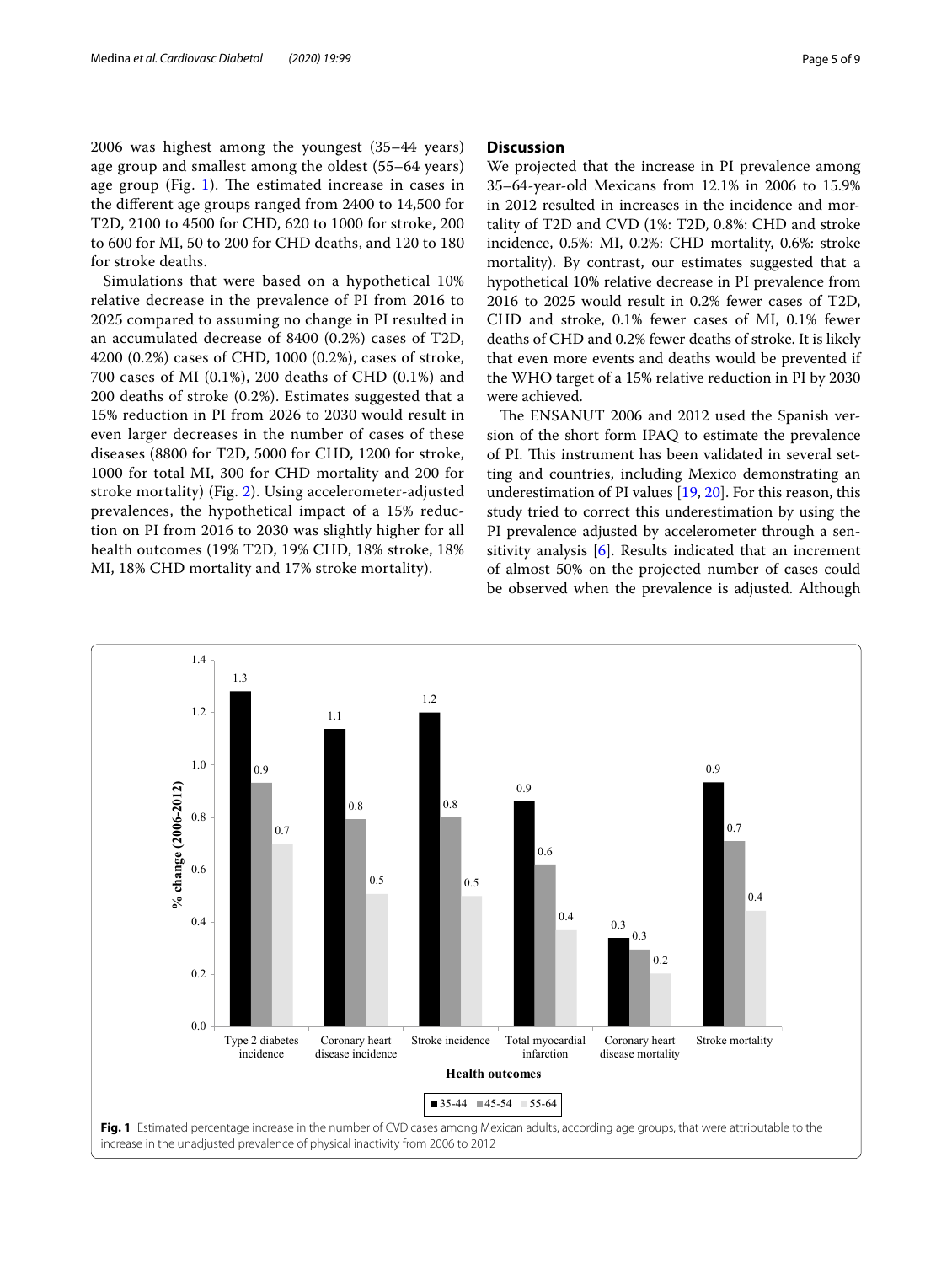

<span id="page-5-0"></span>an adjusted value could be an improved estimation over using the unadjusted prevalence, we consider accelerometer-base prevalence should be used to obtain the closest efect on health of PI.

The WHO has called for a 10% relative reduction in the prevalence of PI by 2025 and a 15% relative reduction by 2030 [[9\]](#page-7-8). Our analysis suggested that a hypothetical 10% relative reduction in PI prevalence by 2025 would result in 0.1 to 0.2% fewer cases of T2D, CHD, stroke, MI and stroke and CHD deaths. The corresponding values for a 15% decrease in PI prevalence by 2030 were 0.2% to 0.6%, respectively. To our knowledge, three previous studies estimated the extent to which a reduction in the prevalence of PI would infuence morbidity and mortality. The first of these studies, which was based on the 2008 Australian population, estimated that an absolute 10% reduction in PI prevalence (from 70 to 60%) would decrease the number of deaths by 15% and the loss of disease adjusted life years by  $14\%$  [ $35$ ]. The second of these studies, which is based on the 2002 Colombia population, estimated that a 30% reduction in PI prevalence (from 53.2 to 37.2%) would decrease deaths attributed to T2D by 5.3%, and all-cause mortality by  $2\%$  [[10\]](#page-7-9). The final study, which is based on the 1995 Canadian population, estimated that a 10% relative reduction in PI levels (from 62 to 55.8%) would result in a 19.9% fewer T2D deaths, 19.9% fewer stroke deaths, and 10.3% fewer deaths from all-causes [[11\]](#page-7-10).

Two of the main reasons for the diferences in the estimated decrease in NCD burden in Mexico and these countries is the diferences in the targeted reduction in PI prevalence, which ranged from 10 to 30% on a relative scale [\[10](#page-7-9), [11,](#page-7-10) [35](#page-8-1)] and diferences in the baseline PI prevalences, which ranged from 53.2 to  $70\%$  [\[10,](#page-7-9) [11,](#page-7-10) [35](#page-8-1)]. There were also diferences in the prevalence and incidence of NCDs across countries, the age-range of the population the estimates were generated for (from as young as15 to as old as 64 years), the length of time proposed to reduce PI levels, and the RR used in the simulation models. [[10](#page-7-9), [11,](#page-7-10) [35](#page-8-1)] Although, the results are not directly comparable given these many methodological diferences, the current study and the three previous studies provide a valuable contribution to the literature regarding the burden of PI and the potential beneft that reducing PI on NCD burden.

The WHO has developed a global action plan to help countries scale up policy actions to reduce PI  $[9]$  $[9]$ . The main objectives include creating active societies, creating active environments, creating active people and creating active systems [[9\]](#page-7-8). Although Mexico has implemented some local and federal strategies that may directly or indirectly change PA levels within the population, people is still becoming less active  $[9]$  $[9]$ . This study projected that the incidence and mortality of CVD and T2D would likely be reduced if Mexico was able to successfully decrease the prevalence of PI in the coming years. In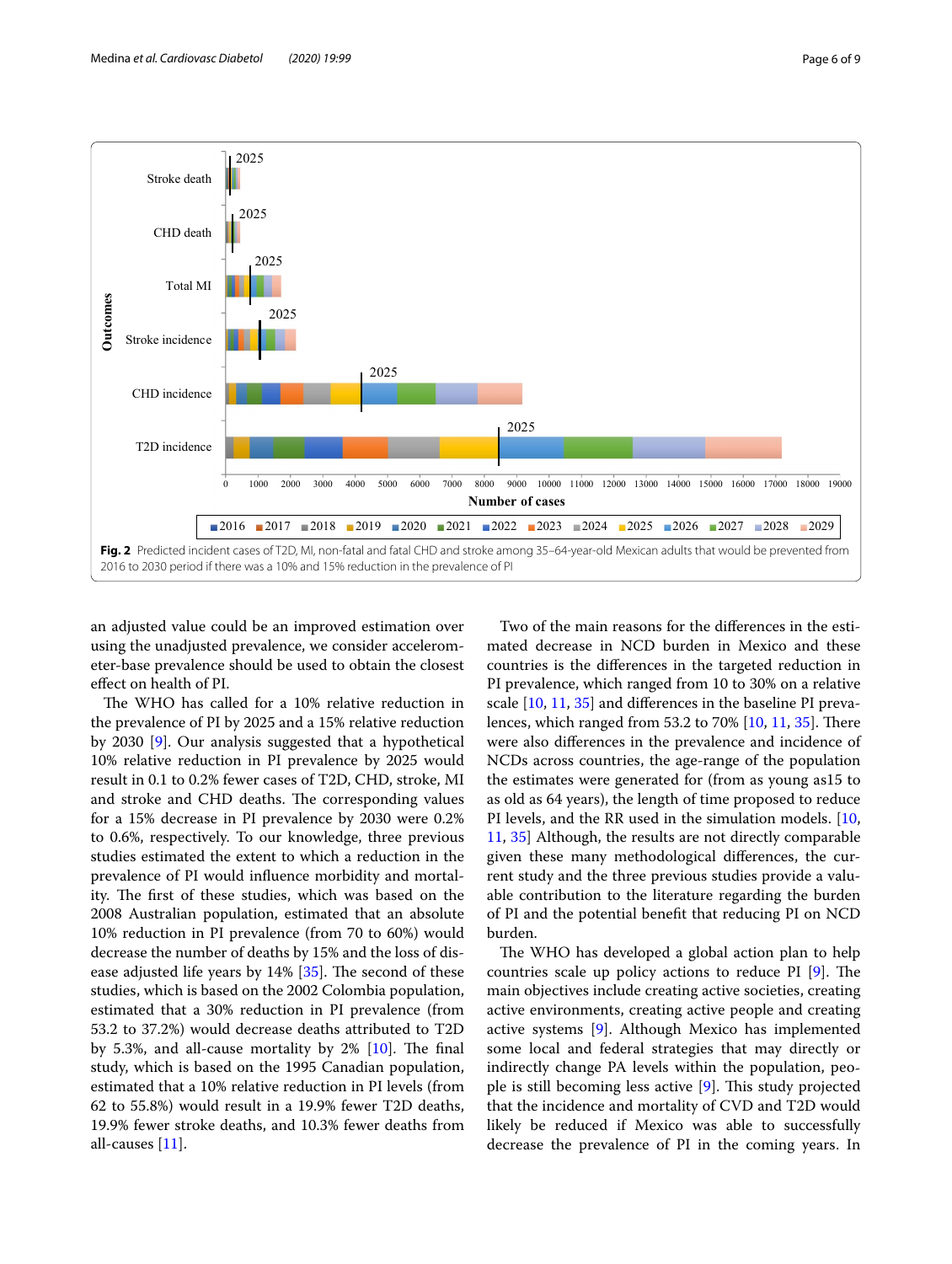order to be successful at doing so, local and federal governments will need to work in collaboration with many other sectors (e.g.: health, urbanism, transportation) to identify, adopt and implement cost-efective strategies that could encourage people to be more PA, especially if the country is expected to achieve a 15% reduction of PI prevalence by 2030.

The main strengths of this study are the estimation of the number of cases and deaths based on the new WHO PA goals, the use of a well-established CVD model adapted to the Mexican population, the use of crossnational representative surveys, and the stratifcation by potential risk factors (e.g.: systolic blood pressure, LDL and HDL, smoking status, body mass index and diabetes)  $[36]$  $[36]$ . However, this study has several limitations. The absence of the current prevalence estimates for T2D, hypertension and obesity. We assumed that the prevalence of these risk factors was constant over the years, and this could result in an underestimation of the efect. This assumption was based on the fact that the national prevalence of obesity [\[37\]](#page-8-3), T2D [[38\]](#page-8-4) and hypertension [[39\]](#page-8-5) did not significantly changed from 2006 to 2012. However, caution should be taken specifcally in the 2016–2025 and 2026–2030 projections, because these estimates could change if some preventive strategies for CVDs change the risk factors prevalence in the near future.

Another potential limitation is that RRs of the association between PI and NCDs used to populate the CVD Policy Model may underestimated or overestimated the projected estimates [[7,](#page-7-6) [8\]](#page-7-7). First, RRs were obtained from meta-analysis of diferent prospective cohort studies, which may not represent the real beneft compared to randomized control trials. Second, in some cases, where RRs were not stratifed by sex and/or age-groups, the same RR was used for the entire sample. This may result in underestimation or overestimation of the projected estimates in some of the age groups. Third, the RRs were primarily from studies of European, North American and/or Asian countries, which may not represent the true association within Latino populations. Fourth, RRs were mostly obtained from self-reported PA, which may have caused an underestimation of the RRs and subsequently and underestimation of the modeled estimates derived in this study.

# **Conclusion**

Based on simulation-model estimates, we observed that the rise on the prevalence of PI in 35–64-year-old Mexicans between 2006 and 2012 could have contributed to 27,100 cases of T2D, 10,300 cases of CHD, 2200 cases of stroke, 1500 cases of MI, 350 deaths of CHD and 400 deaths of stroke. In the hypothetical scenario that Mexico may reduce 10% the prevalence of PI by 2025, 8400 cases of T2D, 4200 cases of CHD, 1000 cases of stroke, 700 cases of MI, 200 deaths of CHD and 200 deaths of stroke could be averted. A projected reduction on the PI prevalence of 15% by 2030 could avert  $17,100 \pm 351.3$  cases of T2D,  $9200 \pm 76.2$  cases of CHD,  $2200 \pm 11.5$  cases of stroke,  $1700 \pm 14.6$  cases of MI,  $400 \pm 3.6$  deaths of CHD and  $400 \pm 2.2$  deaths of stroke. Although health benefts estimated from the reduction of PI by 2025 and 2030 are modest, achieving these PI goals would be an important component of the pack of actions that will allow us to move forward in the control of NCDs and T2D in the country and worldwide.

# **Supplementary information**

**Supplementary information** accompanies this paper at [https://doi.](https://doi.org/10.1186/s12933-020-01050-3) [org/10.1186/s12933-020-01050-3](https://doi.org/10.1186/s12933-020-01050-3).

<span id="page-6-0"></span>Additional file 1. Supplementary information for the Cardiovascular Disease Policy Model – Mexico (structure, calibration, inputs and framework).

#### **Abbreviations**

CI: Confdence interval; CHD: Coronary heart disease; CVD: Cardiovascular disease; CVD Policy Model: Cardiovascular disease policy model; ENSANUT: National Mexican Health and Nutrition Survey; IPAQ: International Physical Activity Questionnaire; MI: Myocardial infarction; NCDs: Non-communicable diseases; PA: Physical activity; PI: Physical inactivity; RR: Relative risk; SE: Standard error; T2D: Type 2 diabetes; US: United States; WHO: World Health Organization.

#### **Acknowledgements**

We would like to acknowledge the contribution of Luz María Sánchez-Romero from Georgetown University, Washington, D.C., United States.

#### **Authors' contributions**

Conceptualization: CM, PC, IJ, SB, SBA, KBD. Data curation: JP, PC. Formal analysis: CM, JP, PC. Funding acquisition: SB, KBD. Investigation: CM, JP, PC, KBD. Methodology: PC, JP, KBD. Project administration: JP, KBD. Resources: KBD, JP, PC, CM. Software: PC. Supervision: SB, IJ, SBA, KBD. Validation: CM, JP, PC, KBD. Visualization: KBD, JP, PC. Writing—original draft: CM. Writing—review and editing: CM, PC, JP, IJ, SB, SBA, KBD. All authors read and approved the fnal manuscript.

# **Funding**

This study was supported by Fogarty International Center of the National Institutes of Health [\(http://www.fc.nih.gov/Pages/Default.aspx\)](http://www.fic.nih.gov/Pages/Default.aspx) award number R03TW009061 and by a Grant for Collaborative Projects ([http://ucmexus.ucr.](http://ucmexus.ucr.edu/) [edu/](http://ucmexus.ucr.edu/) funding/grant\_collaborative.htm) from the University of California Institute for Mexico and the United States (UC MEXUS). In addition, this study was also funded by the National Council of Science and Technology (CONACYT) Mexico. The funders had no role in study design, data collection and analysis, decision to publish, or preparation of the manuscript.

# **Availability of the data and materials**

Inputs used for the CVD Policy Model-Mexico are publicly available. The CVD Policy Model-Mexico could be used per request from the University of California San Francisco. Please contact joanne.penko@ucsf.edu for further information.

# **Ethics approval and consent to participate**

Not applicable.

#### **Consent for publication**

Not applicable.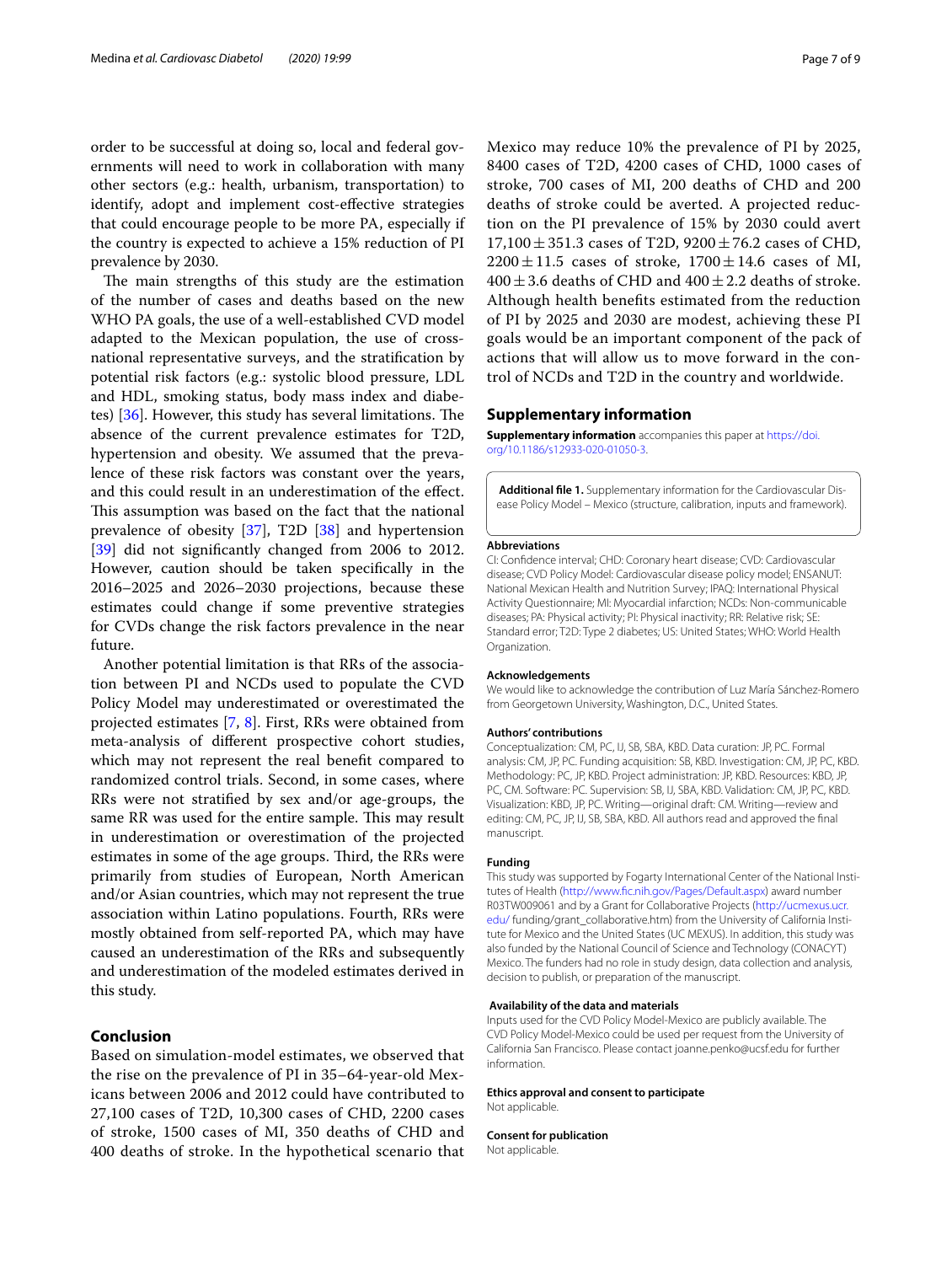### **Competing interests**

The authors declare that they have no competing interests.

#### **Author details**

<sup>1</sup> Department of Physical Activity and Healthy Lifestyles, Center for Nutrition and Health Research, National Institute of Public Health, Mexico City, Mexico.<sup>2</sup> Department of Epidemiology and Biostatistics, Center for Vulnerable Populations, University of California, San Francisco, CA, USA.<sup>3</sup> Department of Medicine, University of California, San Francisco, CA, USA. 4 School of Kinesiology and Health Studies, Queen's University, Kingston, ON, Canada.<br><sup>5</sup> Division of Health Economics and Health Systems Innovations, Center for Health Systems Research, National Institute of Public Health, Cuernavaca, Morelos, Mexico. <sup>6</sup> Center for Nutrition and Health Research, National Institute of Public Health, Cuernavaca, Morelos, Mexico. <sup>7</sup> Division of General Internal Medicine, Zuckerberg San Francisco General Hospital, University of California, San Francisco, PO BOX 1364, San Francisco, CA 94143-1364, USA.

# Received: 6 February 2020 Accepted: 5 June 2020 Published online: 29 June 2020

### **References**

- <span id="page-7-0"></span>1. G. B. D. Causes of Death Collaborators. Global, regional, and national age-sex-specifc mortality for 282 causes of death in 195 countries and territories, 1980–2017: a systematic analysis for the Global Burden of Disease Study 2017. Lancet. 2018;392(10159):1736–88.
- <span id="page-7-1"></span>2. Gomez-Dantes H, Fullman N, Lamadrid-Figueroa H, Cahuana-Hurtado L, Darney B, Avila-Burgos L, Correa-Rotter R, Rivera JA, Barquera S, Gonzalez-Pier E, et al. Dissonant health transition in the states of Mexico, 1990–2013: a systematic analysis for the Global Burden of Disease Study 2013. Lancet. 2016;388(10058):2386–402.
- <span id="page-7-2"></span>3. Barquera S, Rivera J, Campos I, Hernández L, Santos-Burgoa C, Durán E, Rodríguez L, Hernández M. Bases técnicas del Acuerdo Nacional para la Salud Alimentaria. Estrategia contra el sobrepeso y la obesidad, 1a. edn. México: Secretaría de Salud; 2010.
- <span id="page-7-3"></span>4. Feigin VL, Roth GA, Naghavi M, Parmar P, Krishnamurthi R, Chugh S, Mensah GA, Norrving B, Shiue I, Ng M, et al. Global burden of stroke and risk factors in 188 countries, during 1990–2013: a systematic analysis for the Global Burden of Disease Study 2013. Lancet Neurol. 2016;15(9):913–24.
- <span id="page-7-4"></span>5. Recomendaciones mundiales sobre la actividad física para la salud. Organización Mundial de la Salud. [http://whqlibdoc.who.int/publicatio](http://whqlibdoc.who.int/publications/2010/9789243599977_spa.pdf) [ns/2010/9789243599977\\_spa.pdf](http://whqlibdoc.who.int/publications/2010/9789243599977_spa.pdf). Accessed 20 Jan 2020.
- <span id="page-7-5"></span>6. Medina C, Janssen I, Campos I, Barquera S. Physical inactivity prevalence and trends among Mexican adults: results from the National Health and Nutrition Survey (ENSANUT) 2006 and 2012. BMC Public Health. 2013;13:1063.
- <span id="page-7-6"></span>7. Sattelmair J, Pertman J, Ding EL, Kohl HW 3rd, Haskell W, Lee IM. Dose response between physical activity and risk of coronary heart disease: a meta-analysis. Circulation. 2011;124(7):789–95.
- <span id="page-7-7"></span>8. Kyu HH, Bachman VF, Alexander LT, Mumford JE, Afshin A, Estep K, Veerman JL, Delwiche K, Iannarone ML, Moyer ML, et al. Physical activity and risk of breast cancer, colon cancer, diabetes, ischemic heart disease, and ischemic stroke events: systematic review and dose-response meta-analysis for the Global Burden of Disease Study 2013. BMJ. 2016;354:i3857.
- <span id="page-7-8"></span>9. The global action plan on physical activity 2018–2030. World Health Organization. [http://www.who.int/ncds/prevention/physical-activity/](http://www.who.int/ncds/prevention/physical-activity/gappa/action-plan) [gappa/action-plan.](http://www.who.int/ncds/prevention/physical-activity/gappa/action-plan) Accessed 20 Jan 2020.
- <span id="page-7-9"></span>10. Lobelo F, Pate R, Parra D, Duperly J, Pratt M. Carga de mortalidad asociada a la inactividad física en Bogotá. Rev Salud Pública. 2006;8(sup 2):28–41.
- <span id="page-7-10"></span>11. Katzmarzyk PT, Gledhill N, Shephard RJ. The economic burden of physical inactivity in Canada. CMAJ. 2000;163(11):1435–40.
- <span id="page-7-11"></span>12. Sanchez-Romero LM, Penko J, Coxson PG, Fernandez A, Mason A, Moran AE, Avila-Burgos L, Odden M, Barquera S, Bibbins-Domingo K. Projected impact of Mexico's sugar-sweetened beverage tax policy on diabetes and cardiovascular disease: a modeling study. PLoS Med. 2016;13(11):e1002158.
- <span id="page-7-12"></span>13. Framingham Heart Study-Cohort (FHS-Cohort) data request site. Biologic Specimen and Data Repository Information Coordinating Center: National Heart, Lung, and Blood Institute. [http://biolincc.nhlbi.nih.gov/](http://biolincc.nhlbi.nih.gov/studies/framcohort/?q=framingham) [studies/framcohort/?q](http://biolincc.nhlbi.nih.gov/studies/framcohort/?q=framingham)=framingham. Accessed 20 Jan 2020.
- <span id="page-7-13"></span>14. Framingham Heart Study-Ofspring Study (FHS-OS) data request site. Biologic Specimen and Data Repository Information Coordinating Center: National Heart, Lung, and Blood Institute. [http://biolincc.nhlbi.nih.gov/](http://biolincc.nhlbi.nih.gov/studies/framoffspring/?q=framingham) [studies/framofspring/?q](http://biolincc.nhlbi.nih.gov/studies/framoffspring/?q=framingham)=framingham. Accessed 20 Jan 2020.
- <span id="page-7-14"></span>15. Weinstein MC, Coxson PG, Williams LW, Pass TM, Stason WB, Goldman L. Forecasting coronary heart disease incidence, mortality, and cost: the Coronary Heart Disease Policy Model. Am J Public Health. 1987;77(11):1417–26.
- <span id="page-7-15"></span>16. Dirección General de Información a la Salud. Bases de datos sobre defunciones. Defunciones generales (INEGI/SALUD). Secretaría de Salud. [http://](http://www.dgis.salud.gob.mx/contenidos/basesdedatos/std_defunciones.html) [www.dgis.salud.gob.mx/contenidos/basesdedatos/std\\_defuncione](http://www.dgis.salud.gob.mx/contenidos/basesdedatos/std_defunciones.html) [s.html.](http://www.dgis.salud.gob.mx/contenidos/basesdedatos/std_defunciones.html) Accessed 20 Jan 2020.
- <span id="page-7-16"></span>17. Romero-Martinez M, Shamah-Levy T, Franco-Nunez A, Villalpando S, Cuevas-Nasu L, Gutierrez JP, Rivera-Dommarco JA. National Health and Nutrition Survey 2012: design and coverage. Salud Publica Mex. 2013;55(Suppl 2):S332–40.
- <span id="page-7-17"></span>18. Palma O, Shamah T, Franco A, Olaiz G, Méndez I. Metodología. In: Encuesta Nacional de Salud y Nutrición 2006. Primera edn. Cuernavaca: Instituto Nacional de Salud Pública; 2006. p. 19–33.
- <span id="page-7-27"></span>19. Craig CL, Marshall AL, Sjostrom M, Bauman AE, Booth ML, Ainsworth BE, Pratt M, Ekelund U, Yngve A, Sallis JF, et al. International physical activity questionnaire: 12-country reliability and validity. Med Sci Sports Exerc. 2003;35(8):1381–95.
- <span id="page-7-28"></span>20. Medina C, Barquera S, Janssen I. Validity and reliability of the International Physical Activity Questionnaire among adults in Mexico. Rev Panam Salud Publica. 2013;34(1):21–8.
- <span id="page-7-29"></span>21. Piercy KL, Troiano RP, Ballard RM, Carlson SA, Fulton JE, Galuska DA, George SM, Olson RD. The physical activity guidelines for Americans. JAMA. 2018;320(19):2020–8.
- <span id="page-7-18"></span>22. Estadística población, hogares y vivienda. Instituto Nacional de Estadística, Geografía e Informática. [https://www.inegi.org.mx.](https://www.inegi.org.mx) Accessed 20 Jan 2020.
- <span id="page-7-19"></span>23. Proyecciones de la población 2010–2050. Secretaría de Gobernación. [https://www.gob.mx/conapo/acciones-y-programas/conciliacion-demog](https://www.gob.mx/conapo/acciones-y-programas/conciliacion-demografica-de-mexico-1950-2015-y-proyecciones-de-la-poblacion-de-mexico-y-de-las-entidades-federativas-2016-2050) [rafca-de-mexico-1950-2015-y-proyecciones-de-la-poblacion-de-mexic](https://www.gob.mx/conapo/acciones-y-programas/conciliacion-demografica-de-mexico-1950-2015-y-proyecciones-de-la-poblacion-de-mexico-y-de-las-entidades-federativas-2016-2050) [o-y-de-las-entidades-federativas-2016-2050.](https://www.gob.mx/conapo/acciones-y-programas/conciliacion-demografica-de-mexico-1950-2015-y-proyecciones-de-la-poblacion-de-mexico-y-de-las-entidades-federativas-2016-2050) Accessed 20 Jan 2020.
- <span id="page-7-20"></span>24. Bases de Sector Salud. Cubos Dinámicos-Egresos Hospitalarios 2012. Sistema Nacional de Información en Salud. Dirección General de Información en Salud. Secretaría de Salud. [http://www.dgis.salud.gob.mx/](http://www.dgis.salud.gob.mx/contenidos/basesdedatos/bdc_egresoshosp_gobmx.html) [contenidos/basesdedatos/bdc\\_egresoshosp\\_gobmx.html.](http://www.dgis.salud.gob.mx/contenidos/basesdedatos/bdc_egresoshosp_gobmx.html) Accessed 20 Jan 2020.
- <span id="page-7-21"></span>25. Memoria estadística 2011. Instituto Mexicano del Seguro Social. [http://](http://www.imss.gob.mx/conoce-al-imss/memoria-estadistica-2011) [www.imss.gob.mx/conoce-al-imss/memoria-estadistica-2011.](http://www.imss.gob.mx/conoce-al-imss/memoria-estadistica-2011) Accessed 20 Jan 2020.
- <span id="page-7-22"></span>26. Estadística: anuarios 2011. Instituto de Seguridad y Servicios Sociales de los Trabajadores del Estado. [http://www.issste.gob.mx/datosabiertos/](http://www.issste.gob.mx/datosabiertos/anuarios/anuarios2011.html) [anuarios/anuarios2011.html](http://www.issste.gob.mx/datosabiertos/anuarios/anuarios2011.html). Accessed 20 Jan 2020.
- <span id="page-7-23"></span>27. Lagerqvist B, Husted S, Kontny F, Naslund U, Stahle E, Swahn E, Wallentin L. A long-term perspective on the protective efects of an early invasive strategy in unstable coronary artery disease: two-year follow-up of the FRISC-II invasive study. J Am Coll Cardiol. 2002;40(11):1902–14.
- <span id="page-7-24"></span>28. Zijlstra F, Hoorntje JC, de Boer MJ, Reifers S, Miedema K, Ottervanger JP, van't Hof AW, Suryapranata H. Long-term beneft of primary angioplasty as compared with thrombolytic therapy for acute myocardial infarction. N Engl J Med. 1999;341(19):1413–9.
- <span id="page-7-25"></span>29. Olaiz-Fernández G, Rivera-Dommarco J, Shamah-Levy T, Rojas R, Villalpando-Hernández S, Hernández-Avila M, Sepúlveda-Amor J. Encuesta Nacional de Salud y Nutrición 2006. Cuernavaca: Instituto Nacional de Salud Pública; 2006.
- <span id="page-7-26"></span>30. Reynales Shigematsu L, Shamah T, Méndez I, Rojas R, Lazcano E. Encuesta Global de Tabaquismo en Adultos (GATS). Cuernavaca: Organización Panamericana de la Salud e Instiuto Nacional de Salud Pública; 2010.
- <span id="page-7-30"></span>31. Shamah-Levy T, Ruiz-Matus C, Rivera-Dommarco J, Kuri-Morales P, Cuevas-Nasu L, Jiménez-Corona ME: Encuesta Nacional de Salud y Nutrición de Medio Camino 2016. Resultados Nacionales. Cuernavaca: Instituto Nacional de Salud Pública; 2017.
- <span id="page-7-31"></span>32. Shephard RJ. Limits to the measurement of habitual physical activity by questionnaires. Br J Sports Med. 2003;37(3):197–206 **(discussion 206)**.
- <span id="page-7-32"></span>33. Hallal PC, Andersen LB, Bull FC, Guthold R, Haskell W, Ekelund U, Lancet Physical Activity Series Working G. Global physical activity levels: surveillance progress, pitfalls, and prospects. Lancet. 2012;380(9838):247–57.